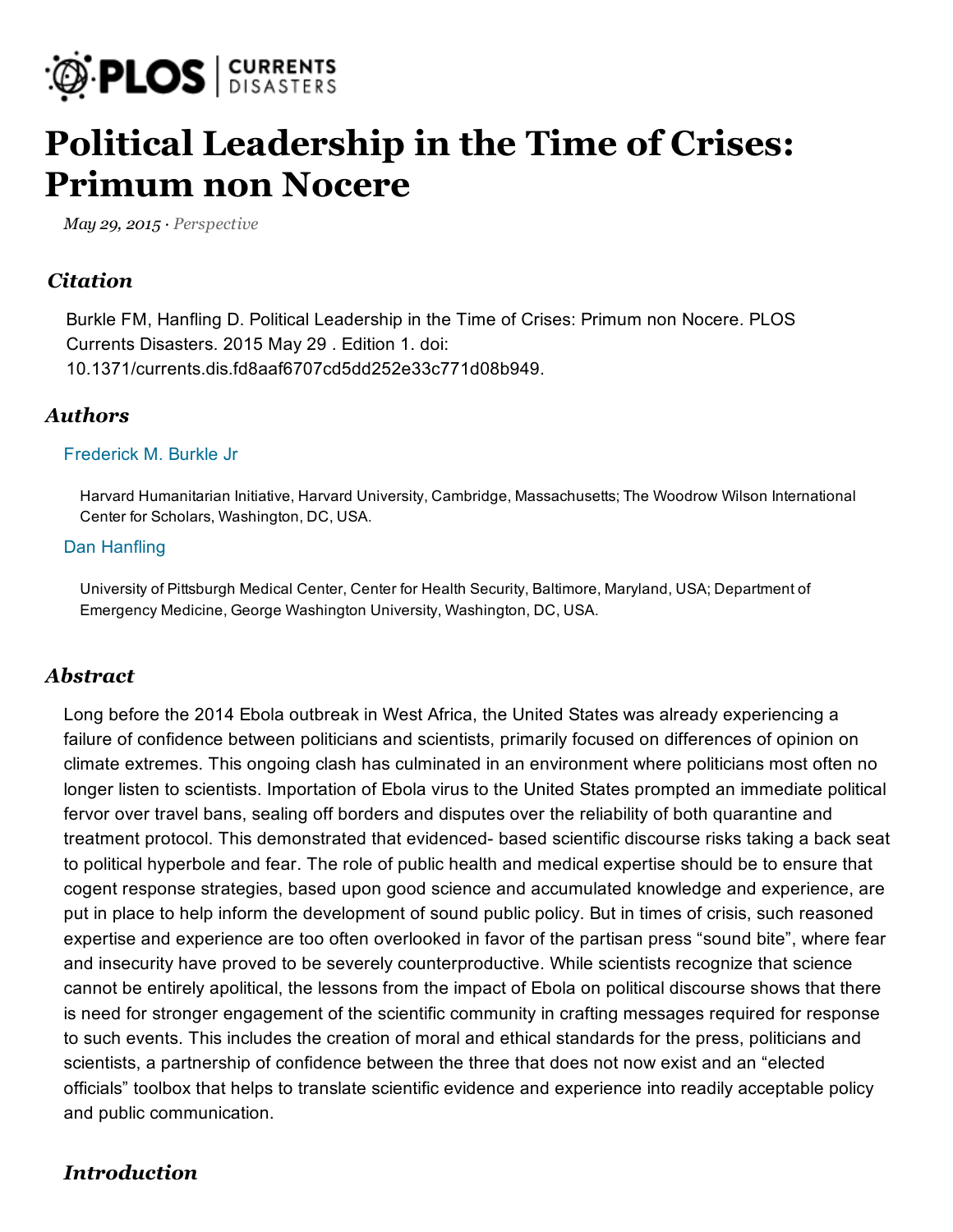"…the scary [thing](https://twitter.com/MBudimir) is that I want a leader who consults experts and thinks about all of [the](https://twitter.com/plosc_disasters/status/598977971286716416) different sides to an issue before [mak](https://twitter.com/intent/retweet?tweet_id=603949519399714817)ing statements and policies that are unfounded in [science."](http://t.co/uTqv8Kbjnq)

— Kaci Hickox, RN a quarantined nurse, February 2015

A failure in the timing and content of the expression of risk, both immediate and long term, has always proved a critical [misstep](https://twitter.com/GenderingRisk) in communicating to the public. As the medical crisis appears to be coming to a tenuous closure in West Africa it is time to reflect on the response to Ebola in the United States which [unfor](https://twitter.com/plosc_disasters/status/598977971286716416)tunately resulted in a manufactured [social](https://twitter.com/intent/favorite?tweet_id=603924299506950144) and political crisis. It shouldn't be this way, yet an [exploration](https://twitter.com/plosc_disasters) of numerous critical ev[ents](https://twitter.com/plosc_disasters/status/598977971286716416) over the past quarter century demonstrate that time and time again, politics trumps science. [Unfortunately,](http://t.co/uTqv8Kbjnq) the promotion of evidenced based decision making has too often taken a back seat to policies based upon fear and insecurity. And the great facilitator, the 24 hour news cycle, has been there to fuel the fire of fear as the American public contemplates the risks and threats of a disease that at the time of this writing has only resulted in the import of a handful of cases. Humanitarian [healthcare](https://twitter.com/MHuntMcGill) workers and a journalist have been repatriated for evaluation and management in [the](https://twitter.com/plosc_disasters/status/598977971286716416) United States, one imported case from the epicenter in Liberia made its way to Dallas, Texas, unrecognized in its initial presentation, and [tw](https://twitter.com/intent/tweet?in_reply_to=603900340157751296)[o](https://twitter.com/intent/retweet?tweet_id=603900340157751296) nosocomial infections transmitted to a poorly prepared [healthcare](http://t.co/as4zP8rTpn) workforce occurred as a [result](https://twitter.com/SandroDemaio/status/603016373271396352). In fact, more people will be injured or killed on the nation's highways in the time it takes to read these opening comments than have been affected by the Ebola virus [disease](https://twitter.com/Rachael_Purcell) [\(EVD\)](https://twitter.com/yourAMSA) in the [U.S.](https://twitter.com/NCDFREE)

The Ebola epidemic was not the first time that US federal and state issues have clashed over ownership to [respond](https://twitter.com/hashtag/ruralhealthconf?src=hash) with [authority](https://twitter.com/Rachael_Purcell) to an infectious disease emergency. In fact, during the 2003 SARS pandemic it was argued by states that possession of the legal responsibilities, including quarantine, under the US [Cons](https://twitter.com/SandroDemaio/status/603016373271396352)titution belonged to [the](https://twitter.com/intent/retweet?tweet_id=603335205676404736)m rather than the federal government.<sup>[1](#page-5-1)</sup> Yet today, laws within states vary widely in defining what criteria [establishes](http://t.co/as4zP8rTpn) a quarantine. This includes five states in which CDC has unique [authority](https://twitter.com/SandroDemaio) to issue a mandatory quarantine at ports of entry—but only if the infectious agent is on the list of [disea](https://twitter.com/Rachael_Purcell)ses [specifi](https://twitter.com/yourAMSA)ed [under](https://twitter.com/NCDFREE) Executive Order of the President.<sup>[2,](#page-5-0)[3](#page-5-2)</sup> In most cases in which the clinical expression of infectious disease is concerned, uncertainty often precedes definitive diagnosis. [Reliance](https://twitter.com/hashtag/ruralhealthconf?src=hash) upon basic clinical laboratory efforts that take time to achieve definitive diagnostic analysis is the norm. Yet, [there](https://twitter.com/plosc_disasters) is often a rush to make crucial public decisions despite incomplete evidence, placing [respo](https://twitter.com/SandroDemaio/status/603016373271396352)nsibility for defining these risks to the public health on political actors within state and local governments.

The [political](https://twitter.com/dheeyarizmie) climate that enveloped [the](https://twitter.com/dheeyarizmie/status/603308042642268160) U.S. polity, where mistrust in government runs high, and partisan accusations rule the airwaves, made the complexity of the Ebola response all the more difficult to explain to the [Ameri](https://twitter.com/hashtag/globalhealth?src=hash)[can](https://twitter.com/hashtag/syria?src=hash) p[ublic](https://twitter.com/hashtag/war?src=hash). As the [epidem](https://twitter.com/hashtag/humanitarianaid?src=hash)ic [mushroomed](http://t.co/vR8OjRkFeL) in West Africa, the front line responders from Medicin sans Frontieres raised and waved their arms and called upon the global community to pay attention to the fact that Ebola had gone [urba](https://twitter.com/intent/tweet?in_reply_to=603308042642268160)[n](https://twitter.com/intent/retweet?tweet_id=603308042642268160) where the greater density of the population would [contribute](https://twitter.com/AnnaCurnow1) to its rapid spread. It be[came](https://twitter.com/AnnaCurnow1/status/603172161797292032) [increasingly](http://t.co/pPXnBr84h0) clear the outbreak was very much out of control. WHO was slow to react and political attention in the U.S. was focused upon other competing national security priorities. Over the summer of 2014, the shooting war in Ukraine, Syria and the Gaza crisis, reminiscent of the 'spy versus spy' political instability of the cold war era, easily bested a medical crisis developing in a part of the world that has [only](https://twitter.com/intent/favorite?tweet_id=603172161797292032) know war, famine, and political upheaval. How could Ebola be of [concern](https://twitter.com/SandroDemaio) here? In the [absence](http://t.co/as4zP8rTpn) [of](https://twitter.com/SandroDemaio/status/603016373271396352) a firm grasp of what constitutes the global health security agenda,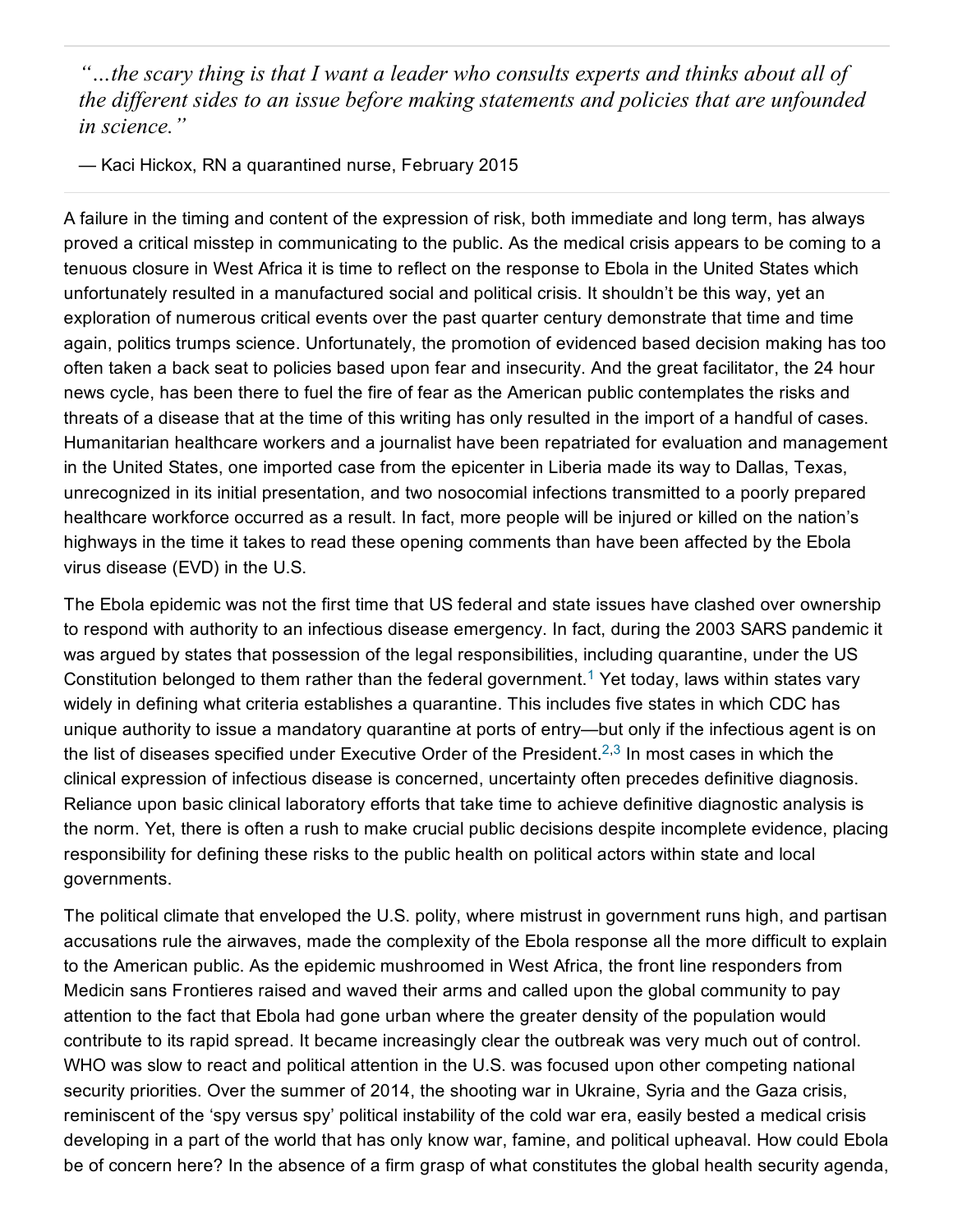[political](https://twitter.com/SandroDemaio) leaders were unable to fathom the consequences of an emerging infectious disease spreading out of [control.](https://twitter.com/Rachael_Purcell) And [they](https://twitter.com/yourAMSA) [were](https://twitter.com/NCDFREE) not 'managed up' by those medical leaders in positions of authority to do so. When the first two US [humanitarian](http://t.co/as4zP8rTpn) healthcare workers who contracted EVD were repatriated to the [U.S.,](https://twitter.com/hashtag/ruralhealthconf?src=hash) the framing of a cogent dialogue related to the management of Ebola were instead replaced by abject fear and [concern](https://twitter.com/ntizimira) magnified out of proportion to the risk. In the absence of a process that can be [used](https://twitter.com/SandroDemaio/status/603016373271396352) to help political leaders navigate the complexities involved in the evaluation of medical, public health and scientific concerns, discussion [revolve](https://twitter.com/intent/favorite?tweet_id=603073257059803138)d around the emotions of response, not the science. [Because](https://twitter.com/SandroDemaio) most political leaders have [no](https://twitter.com/SandroDemaio/status/603016373271396352) [grounding](http://t.co/as4zP8rTpn) in scientific inquiry and are unable to recite even basic tenets [related](https://twitter.com/Rachael_Purcell) to [public](https://twitter.com/yourAMSA) health and medical response, Ebola was addressed as if it were the latest terrorist faction to emerge [seeking](https://twitter.com/NCDFREE) to disrupt civil society.

[Examination](https://twitter.com/hashtag/ruralhealthconf?src=hash) of previous events that have been characterized by epidemics of fear share a number of key attributes. [First,](https://twitter.com/NCDFREE) these claims that fuel fear have no weight. They are always driven by the media. [They](https://twitter.com/SandroDemaio/status/603016373271396352) occur because the voice of science is overtaken by the voice of fear. In the case of the Ebola crisis, neither the voice of politics nor the media [hav](https://twitter.com/intent/tweet?in_reply_to=603016485041233920)[e](https://twitter.com/intent/favorite?tweet_id=603016485041233920) provided any alternative science that adequately counters [observable](https://twitter.com/SandroDemaio) evidence or the [risks](https://twitter.com/SandroDemaio/status/603016373271396352) facing the nation. Unfortunately, this most often occurs because rapid evolution of policy based on available and changing evidence makes it difficult for the ["message"](https://twitter.com/Rachael_Purcell) to [keep](https://twitter.com/yourAMSA) up with the [facts](https://twitter.com/NCDFREE). In the gap between what is known and what is needed to know lies the [opportunity](http://t.co/as4zP8rTpn) for fear to dictate the messaging and, therefore, policy.

[Since](https://twitter.com/hashtag/ruralhealthconf?src=hash) the second half of the 20th century, "the world has seen the relationship between society, politics [and](https://twitter.com/intent/retweet?tweet_id=603016373271396352) science become increasingly complex and controversial. $n<sup>4</sup>$  $n<sup>4</sup>$  $n<sup>4</sup>$  A decade of climate change debate has [exemplified](https://twitter.com/CarinaFearnley) this building frustration. [There](https://twitter.com/CarinaFearnley/status/602499923913867265) is no lack of studies in health sciences or medicine that have shown that making information useful demands engagement with those who will use it.<sup>[5](#page-5-7)</sup> Shamefully, the political climate, both in Europe and the U.S., has not allowed this to happen; allowing "politicians, influential intellectuals and lobbyists who oppose research and innovation for various reasons", which include political prejudices and religious arguments, to adopt "a strategy of [manipulating](http://t.co/VUMibsSqqz) and censoring facts."<sup>[4](#page-5-4)</sup> In fact, the more politicians ignore science the more it represents a failure of governance .<sup>[6](#page-5-3)</sup>

President George W. Bush upset the [prev](https://twitter.com/HazardEWS/status/602499923850960897)[iously](https://twitter.com/intent/favorite?tweet_id=602499923913867265) guarded political [independence](http://t.co/X2SfPpcR4M) of science and politics by [establishing](https://twitter.com/HazardEWS) controversial key appointments and science and health policies that went against expert advice<sup>[4](#page-5-4)</sup>. Today, politicians listen to economists not to scientists. 6 Scientists must be impartial arbiters of evidence based data, they cannot join politics, be political agents or compete as lobbyists.  $6,7$  $6,7$ Unfortunately, many politicians, when challenged with views of the science, too often lead with harsh and glib retorts that prove beneficial when facing uninformed electorates. Indeed, it has been recognized that the poorly debated Ebola controversies i[nfluence](https://twitter.com/intent/favorite?tweet_id=602499923850960897)d the 2014 U.S. mid-term elections.

The [unsettlin](https://twitter.com/UKCDS)g irony is that while "p[ublic](https://twitter.com/UKCDS/status/601660113678704640) prestige of science is higher than ever it remains disturbingly removed from the centers of power."<sup>[8](#page-5-6)</sup> Nine out of ten scientists believe that political parties have adopted an "anti-science stance on i[ssues](https://twitter.com/hashtag/DRR?src=hash) ranging from evolution to climate change".<sup>[9](#page-5-5)</sup> While this unproductive competition has [smolde](https://twitter.com/plosc_disasters)red unnoticed by the public over the past decade, the Ebola crisis and the outright dismissal of science by political [decision](https://twitter.com/intent/favorite?tweet_id=601660113678704640) makers has revealed today the absolute depths of the conflict. Worse, while politicians readily engage on a 'one sound bite' level on Sunday morning television they quickly refuse to debate the science…or flippantly state they'll "leave that to the scientists to explain" while leaving the strong impression that the scientists and practitioners of that science need to do a better job.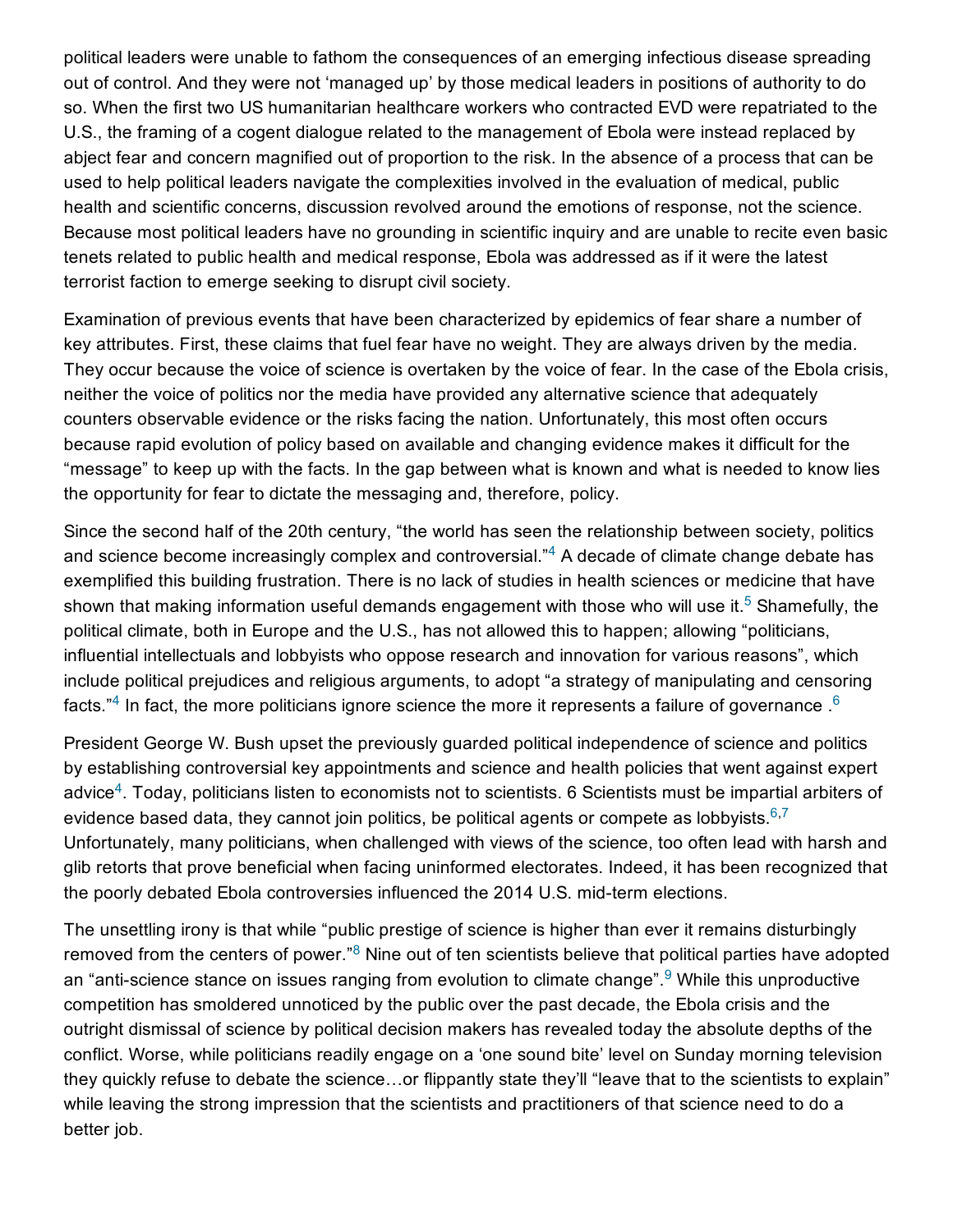## The Political and Scientific Challenges of Public Health Emergencies

Reflex charges of incompetence of public health experts and unfounded disagreements over proven health management protocols have resulted in delayed interventions. Scientific input and their evidence base has been marginalized or discounted in favor of partisan interest. This is nothing new. The reliance on and incorporation of scientific framing of the public health issues related to the Deepwater Horizon oil spill  $^{10}$  $^{10}$  $^{10}$  and the Fukushima Daichi nuclear disaster  $^{11}$  $^{11}$  $^{11}$  were similarly cast in the context of fear, not evidence. Hysteria generated over the return of asymptomatic healthcare workers from Ebola endemic regions to stigma and isolation forced on them by a poorly informed political class are just the latest examples. In the case of the debate over quarantine, the inability to develop consensus on this issue across the U.S. Federal interagency, with Department of Defense personnel being subject to forced 21 day quarantine, exacerbated the tremendous uncertainty mirrored by public confusion.

In an increasingly globalized world, scientists recognize that health alone will not solve what demands multidisciplinary and interdisciplinary solutions. The emerging global health discipline requires "composite research" of many disciplines for which health is but one.<sup>[12](#page-5-10)</sup> Current political discourse, however, tends to favor single discipline concrete answers that are contrary to more insightful, reflective and abstract thinking that decision making skills of diplomacy typically relies on. Macilwain cautions that while "everyone knows that the most valuable work is now multidisciplinary", the U.S. Congress, during a critical time when the social sciences would benefit them most in improving their "public engagement" and image, have "expelled" social sciences research from their agenda. $8$ 

Kassen contends that poor scientific decisions in politics is primarily a "failure of scientists to communicate their message effectively in what is ultimately a political, not a scientific, arena."  $^{13}$  $^{13}$  $^{13}$ Recognizing that it is the role of journalists to "ask the tough question", the authors acknowledge that politicians become vulnerable and susceptible when such questions are no more than a convenient trapdoor designed more to measure the mettle of the politician through a challenging and often unanswerable query than as a test of their immediate knowledge of the politician's grasp of the science. It is during the palpable silence between the question and the answer that scientists experience the most anxiety. Scientists do not know what information the politicians have, from what source the information comes from (e.g., CDC, NIH, military) or how solid the information is before they speak with the authority of their office. In defense of the politician, we remind the readers that "the practice of science cannot be, nor should it be, entirely apolitical." <sup>[14](#page-5-12)</sup> The rush of anxiety among scientists occurs when there is violation of the principle of separation of science and politics that "first we need the science, then the politics." <sup>[14](#page-5-12)</sup>

# What Needs to Occur?

Politicians should be prepared to define health and public health entities and be able to explain them to a broad public audience who look to them as both leaders and educators. Predictably, politicians are expected to explain complex situations in a manner understood by the public at-large, reinforce that information during press conferences and bring in experts at the proper time. Particularly given the complexity involved in those situations in which the science unfolds over time, such events ought to be slowed down and can be better managed. The public deserves it and the politicians should demand it. Once misinformation is blurted out the scientific community is often pressed to correct, recover and reason the confusion in facts… not a position that most scientists relish or are readily prepared to do especially when the science is still not known or well understood. Accountability and transparency is expected; the public is more trusting and less suspicious of information that is admitted to be either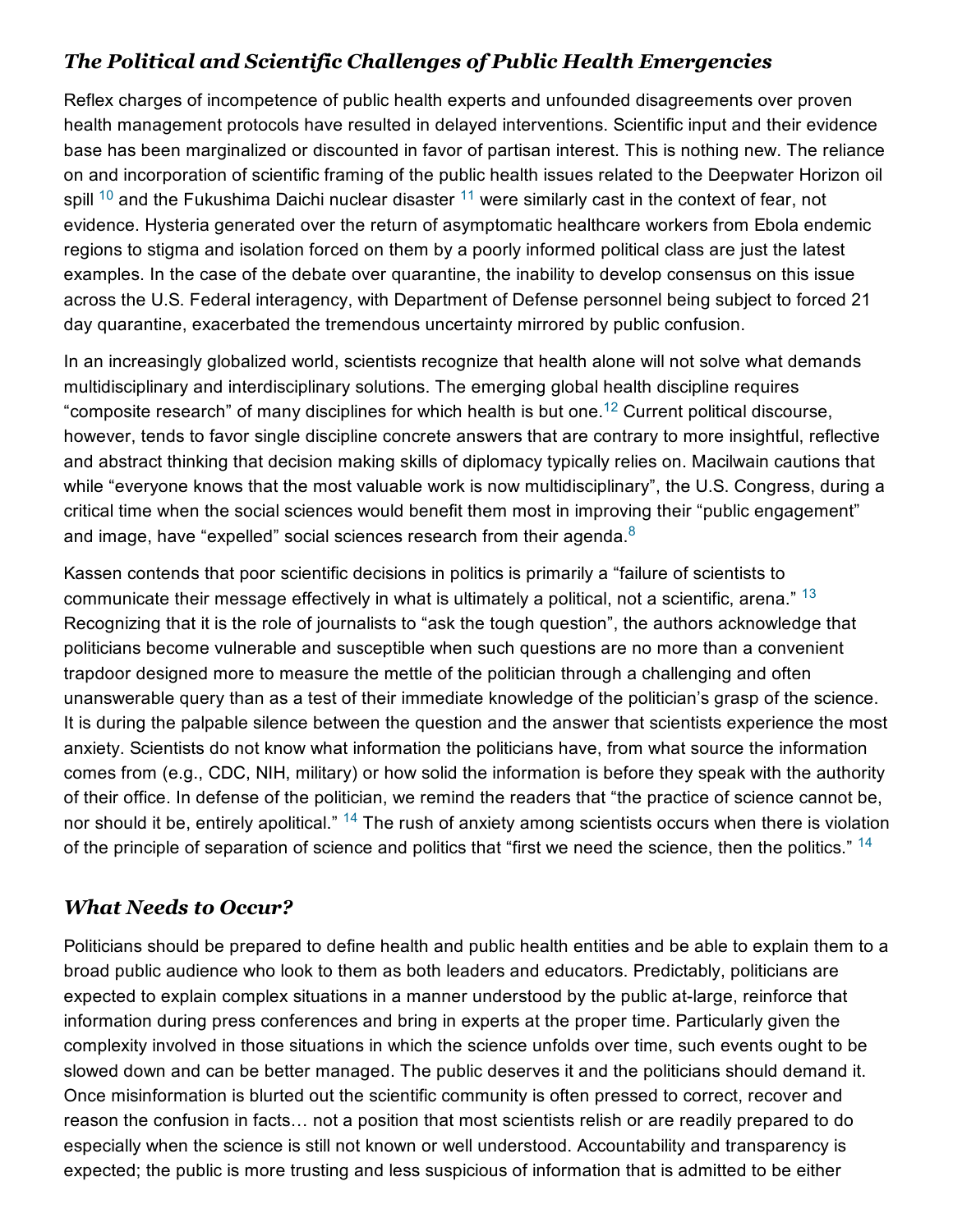unknown or still being studied.

Recognizing the impact of rapid advances in communications and social media, the most desirable outcome of the Ebola tragedy, or any crises that has the potential to be or has already been declared a public health emergency, is that politicians, journalists and scientists must address, debate and develop a working framework, including the adoption of moral and ethical standards, that are mutually defined and agreed upon as partners in bringing the proper information to the public in a timely and effective manner. The bottom line is that all "scientists need to be able to negotiate with governments, irrespective of their political hue, and to advise politicians in a useful and timely way."  $6$  Politicians do not read scientific journals5 nor are likely to do so even during a health crisis, when the knowledge-base is imperfect. 15 Britain, in particular, "loves its scientific advisors", boasts that "almost every government department has one" and the central government "in turn, looks to their Chief Scientific Advisor to enhance the credibility of their policies. "  $8$  Favaro sees that "scientific-liaison offices" would give scientists an apolitical route to policy formation. This would make research results accessible and enable politicians and policy makers to reach informed decisions  $6$  and further allow politicians to benefit politically from emphasizing the importance of communicating the value of that science to the public.

Scientists and practitioners must recognize that politicians will always possess a bully pulpit access to the public that they themselves will never have.<sup>[16](#page-5-16)</sup> For example, work by a multidisciplinary panel of scientists, health practitioners and legal scholars on crisis standards of care <sup>[17](#page-5-14)[,18](#page-5-15)[,19](#page-6-0)</sup> and the promotion of health care emergency operations  $^{20}$  $^{20}$  $^{20}$  were able to highlight the importance of promoting involvement of the highest levels of elected office, in part by promoting the development of targeted risk communications strategies. It is increasingly evident that such efforts must include the direct engagement of elected officials in the crafting and delivery of crisis communications, particularly when complicated health and medical issues may be part of the core message. This can take the form of an "elected official's toolkit" developed to promote understanding of basic health and medical concepts, and should serve to translate science into policy in a manner in which the political agenda can be supported, not subverted, by fact and evidence.

Indeed, in February 2015 the (US) Presidential Commission for the Study of Bioethical Issues, in making recommendations for the next epidemic, concluded that the nation must improve its health infrastructure, emergency response and be ready to respond quickly. The Commission urged that ethics expertise be part of the planning. Among the controversial issues that were politically charged, the Commission stated that a single US health official be placed in charge and that health officials communicate often and clearly explaining the "rationale behind health policies to a frightened public." "Travel curbs and quarantine must be based on science and use the least restrictive means necessary", emphasizing that "needlessly restricting the freedom of expert and caring health workers is both morally wrong and counterproductive.<sup>[21](#page-6-2)</sup> Craig Spencer, a physician who developed Ebola after returning to the US, wrote that "politicians should have educated the public about the science of Ebola and acted accordingly."<sup>[22](#page-6-3)</sup>

The Ebola crisis has become a teachable moment in the nexus between politics and science. Experts and advisors in scientific knowledge, methods and substance can provide lessons emanating from this current crisis that will be of tremendous benefit in future events. We must first teach our political leaders what has been a fundamental medical precept of Hippocrates, that of *primum non nocere*, first do no harm.

## Competing Interests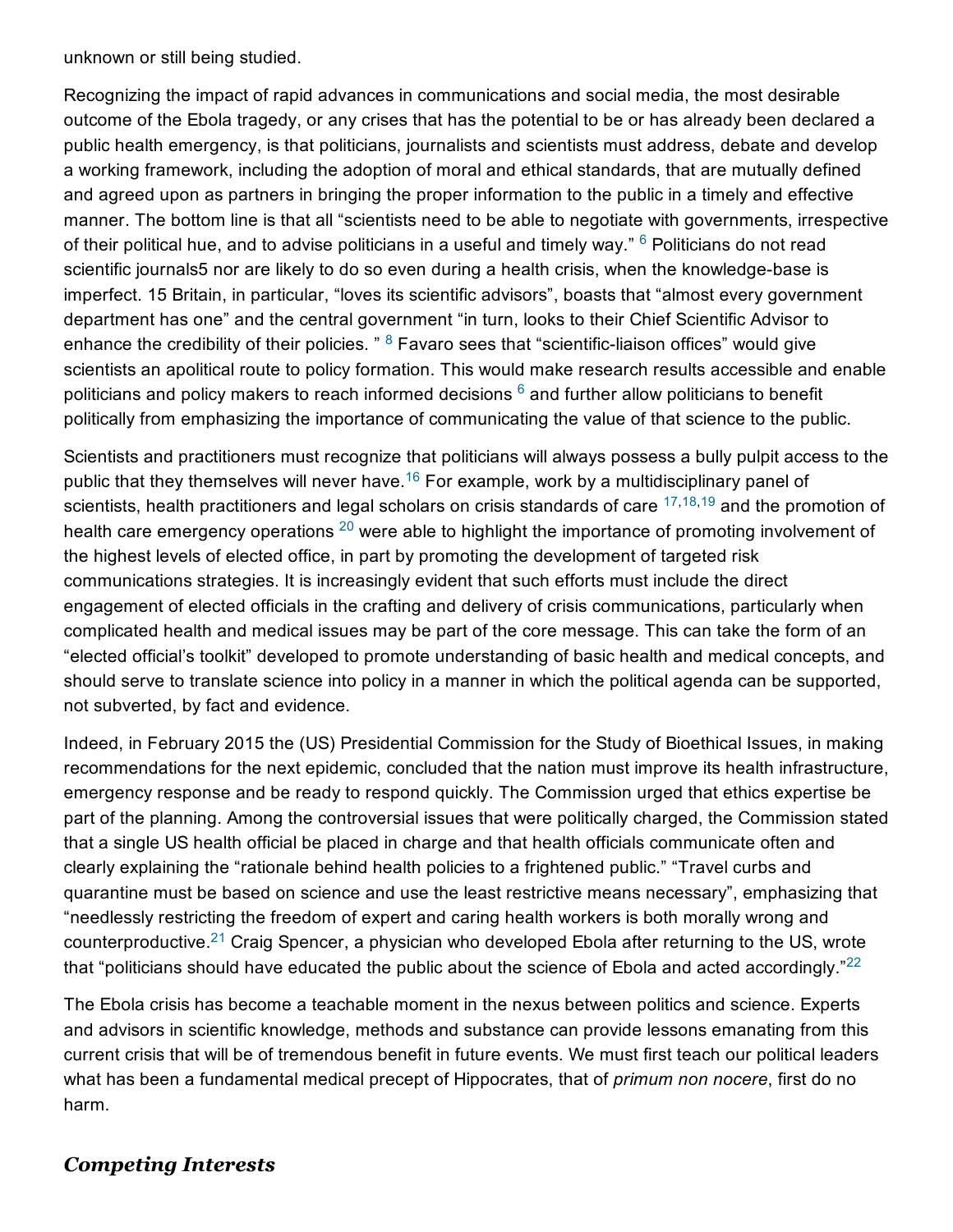The authors have declared that no competing interests exist.

## **References**

<span id="page-5-1"></span>1. Gionis TA, Wecht C, Marshall LW Jr. Public health law and disaster medicine: understanding the legal environment. Am J Disaster Med. 2007 Mar-Apr; 2(2): 64-73.

<span id="page-5-0"></span>2. Ehrenfreund M. What happens when the government quarantines people. The Washington Post. October 10, 2014. Available at: http://www.washingtonpost.com/blogs/wonkblog/wp/2014/10/10/whathappens-when-the-government-quarantines-people/. Accessed on 28 May 2015.

<span id="page-5-2"></span>3. Centers for Disease Control and Prevention. Questions and answers on the Executive Order adding potentially pandemic influenza viruses to the list of quarantinable diseases. Available at: http://www.cdc.gov/quarantine/qa-executive-order-pandemic-list-quarantinable-diseases.html. Accessed on 28 May 2015.

<span id="page-5-4"></span>4. Cattaneo E, Corbellini G. Science under politics: an Italian nightmare. EMBO Reports. 2011;12(1):19 21.

<span id="page-5-7"></span>5. Meyer R. Finding the true value of US climate science. Nature. 2012;482(7384):133.

<span id="page-5-3"></span>6. Favaro B. Policymaking: Scientists cannot compete as lobbyists. Nature. 2012. Feb 8;482(7384):162.

<span id="page-5-8"></span>7. Sarewitz D. Science should keep out of partisan politics. Nature. 2014; 516, 9: doi:10.1038/516009a

<span id="page-5-6"></span>8. Macilwain C. Science's attitudes must reflect a world in crisis. Nature.2011;479(7374):447.

<span id="page-5-5"></span>9. Otto SL. One way to help science: become Republican. Nat Med. 2012 Jan 6;18(1):17.

<span id="page-5-9"></span>10. Alyson C. Flournoy, Three Meta-Lessons Government and Industry Should Learn from the BP Deepwater Horizon Disaster and Why They Will Not, 38 B.C. Environmental Affairs Legal Review. 281 (2011), available at: http://lawdigitalcommons.bc.edu/ealr/vol38/iss2/4. Accessed on November 8, 2014.

<span id="page-5-11"></span>11. Becker SM, Learning from the 2011 Great East Japan Disaster: Insights from a Special Radiological Emergency Assistance Mission. Biosecurity and Bioterrorism: Biodefense Strategy, Practice, and Science. December 2011, 9(4): 394-404.

<span id="page-5-10"></span>12. MacLachlan M. Rethinking global health research: towards integrative expertise. Global Health. 2009 Jul 30;5:6.

<span id="page-5-13"></span>13. Kassen R. If you want to win the game, you must join in. Nature. 2011; 480(7376):153.

<span id="page-5-12"></span>14. This Week: Political Science. Editorial. Nature. 8 March 2012;483:1234.

15. Sarewitz D. The voice of science: let's agree to disagree. Nature. 2011 Oct 5;478(7367):7.

<span id="page-5-16"></span>16. Burkle FM Jr. Pandering to ignorance on climate change: lessons from an investment strategist. Prehosp Disaster Med. 2013 Jun; 28(3): 200-1.

<span id="page-5-14"></span>17. Gostin LO, Hanfling D, National preparedness for a catastrophic emergency: crisis standards of care. JAMA. 2009 Dec 2;302(21):2365-6

<span id="page-5-15"></span>18. Hanfling D, Altevogt BM, Gostin LO, A Framework for Catastrophic Disaster Response. JAMA 2012 Aug 15;308(7):675-6.